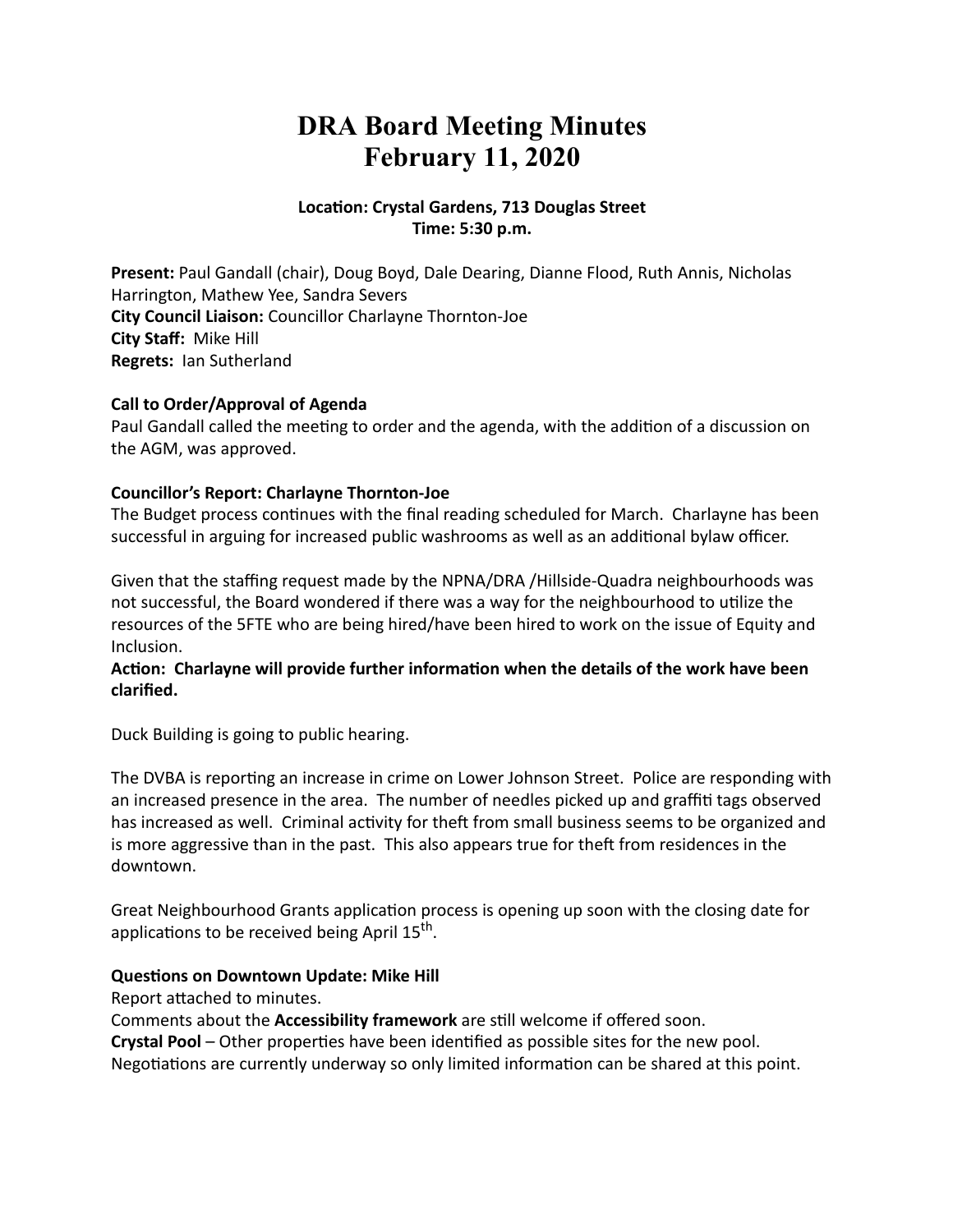#### **Business arising from Minutes (Updates)**

1)The Local Champions training project is full.

Action: Mike will check if there are people, among those who have signed up, **who are residents of Downtown-Harris Green who could be approached to join the DRA.**

**Update: Mike will send to Dianne/Doug.**

2) Work is being done on the City of Victoria website with better links to neighbourhoods being planned.

Action: The CEC will work with Mike to write a descriptive blurb about our **neighbourhood.**

**Update: Blurb not yet completed.**

**3)Discussion of the NPNA/DRA/Hillside Quadra proposed staffing budget request**

The draft letter was revised with input from the DRA and sent to Council for consideration this Friday.

Action: Paul will send a copy of the updated letter to Board members Action: Dianne and Dale will attend Friday's Council meeting to respond, if  $need$ , to questions.

**Update: The updated letter sent to Council and Dale and Dianne attended the Council meeting on behalf of the DRA. The request for funding was not considered in this year's budget.**

4) Action: Charlayne will approach the Director of Planning to set up a meeting.

**Update: A meeting between the Director of Planning and Ian, Wendy, Charlayne and Andrea Hudson took place.**

5) Dale reported that drafts of the handbook and policies/procedures manual are underway.

Action: Board members will review and send feedback.

Update: Dale will resend drafts of the handbook and policies/procedures **manual for comment.**

**Treasurer's Report**

Report attached.

**Motion: That the Treasurer's Report, with the addition of a clarifying sentence about the disbursement of funds for the TRC event, be approved.**

**Moved:** Doug Boyd **Seconded:** Dianne Flood **CARRIED**

**Yates Street Community Garden** - There is a desire for more detail in the financial reporting of the Garden. This will be included in next year's report to the AGM.

#### **AGM**

The Annual General Meeting is scheduled for Wednesday, March  $11<sup>th</sup>$ . Registration begins at 5:30 p.m. with the meeting starting at 6 p.m. Thomas Soulliere, Director of Parks, Recreation and Facilities will speak about the Parks and Open Space Master Plan.

Action: Committee Chairs are asked to send a brief report to Doug by Wednesday, February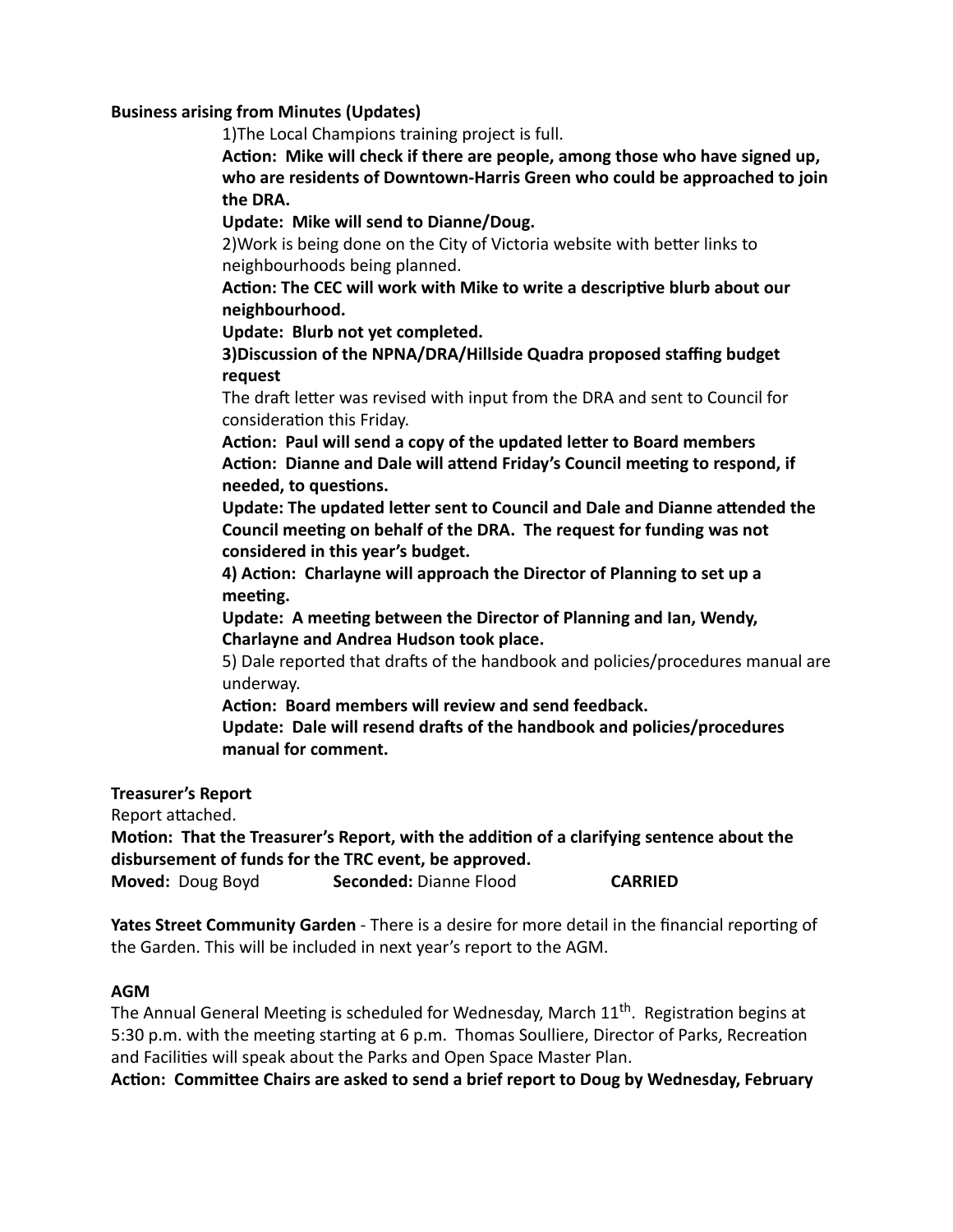#### 19<sup>th</sup> in inclusion in the meeting package which will be posted on-line. Action: Doug will send out a reminder of this request.

The Board reviewed the terms of office of the Board members. The Board will request the membership make an amendment to the bylaws of the organization in order to revise the terms of office for those holding Board Executive positions. Action: Paul will draft the amendment.

# **Questions on Standing Committee Reports**

- Report attached. No questions on report. Action: Charlayne will approach the Director to set up a meeting. 1) Land Use Committee (LUC)
- Report attached. No questions on report. **2)** Urban Livability Committee (ULC)
- Nicholas reported that the Yates Street Community Garden has submitted their application for the Coordinator grant from the City The annual meeting of the Garden members will take place Saturday, February 29<sup>th</sup> at Cook Street Village Activity Centre, 2-4 p.m. **3) Urban Ecology/Urban Agriculture Committee (UEC)**
- Report attached. No questions on report. 4) **Communications/Membership Committee (CMC)**
- Dale reported that the committee has not been active in January so there is no report. **5)** Community Engagement Committee (CEC)

## **External Meeting Reports**

1) Victoria Community Association Network (VCAN) Paul

There was some opposition voiced about the letter to Council submitted by the NPNA/DRA/Hillside Quadra requesting staff funding.

VCAN is re-examining the issue of insurance re. the coverage of neighbourhood association volunteers.

Next meeting of VCAN is March 15<sup>th</sup> at City Hall.

Action: Mike will check on work currently being done on this issue and will report **back.**

## **2)** Late Night Advisory Committee (LNAC)

There is some indication from a walk-about that intoxication levels have increased in the entertainment district as a result of staff changes at City Hall. Further monitoring of business practices is being enforced to ensure compliance with bylaws.

A "good neighbour" policy has been drafted with CANOE which may serve as a model for other restaurants.

**New Business Truth and Reconciliation Committee**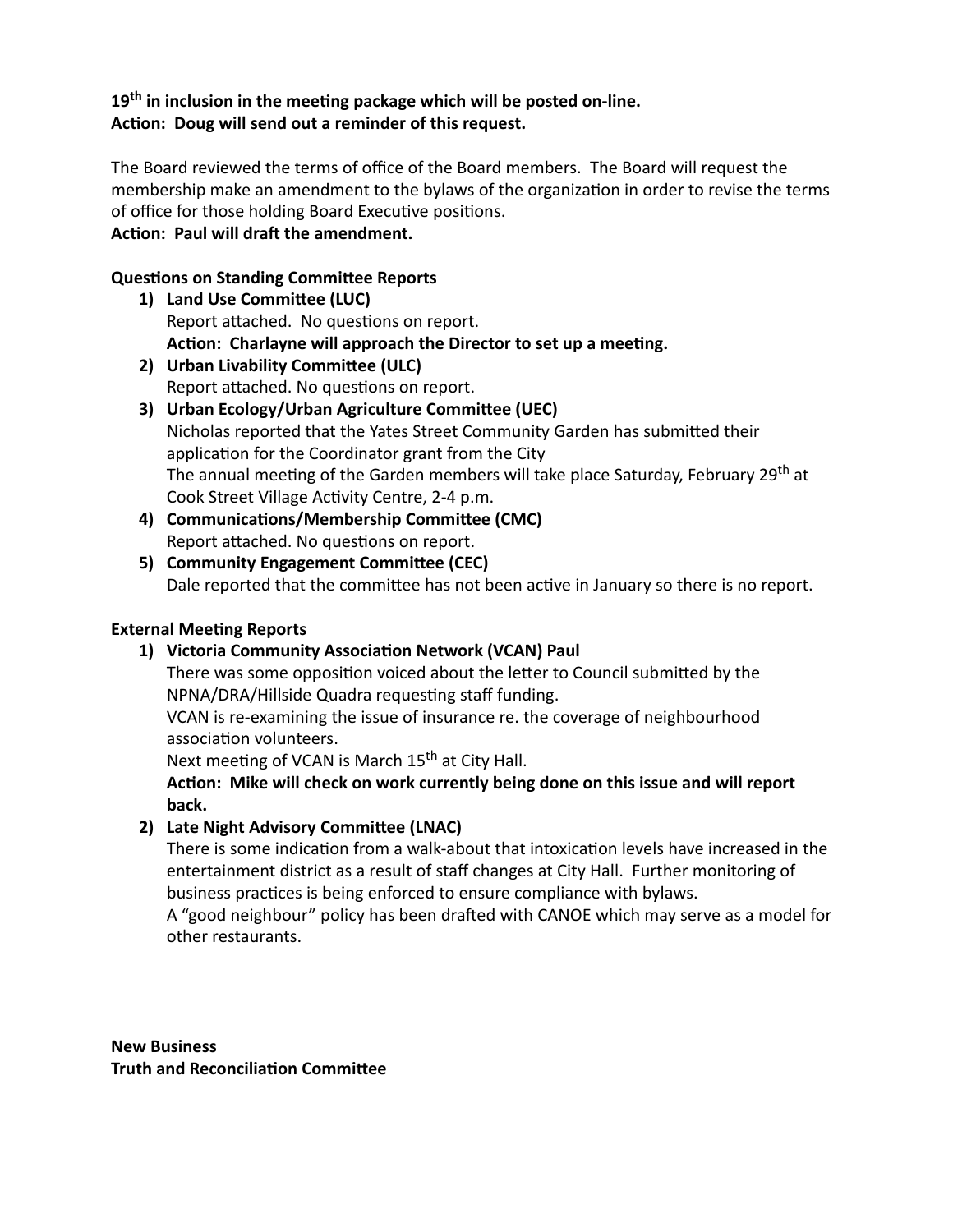Dianne reported that the subgroup continues to work on signage for the Yates Street Community Garden. The group is connecting with the Indigenous program at Vic High to solicit input for the wording of a sign to be placed in the garden acknowledging the stewardship of the land by Lekwungen speaking people.

The Board agreed that a land acknowledgement should be added to the agenda of the AGM in light of the DRA's efforts toward reconciliation.

Action: Mike/Charlayne will send Paul the wording currently used at City Hall functions.

**Meeting adjourned at 7:20 p.m.** 

Next Board meeting - AGM on March 11, 2020, 6 p.m. City Hall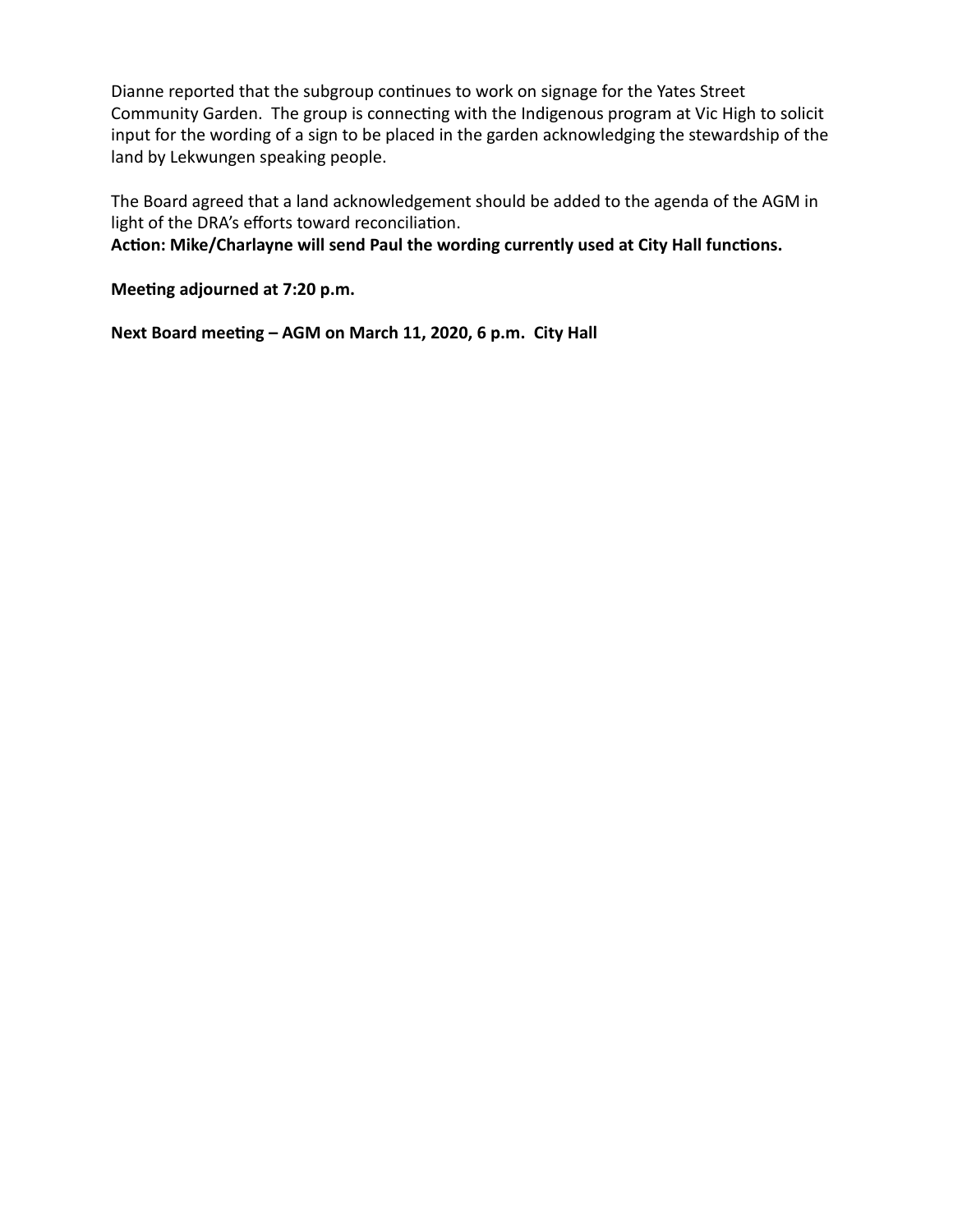

February 2020 Update

**Downtown** 



## **In Your Neighbourhood**

## **Crystal Pool**

On January 9th, Council considered a staff report and opted to pursue the facility design already developed for the pool at either the current site or at 940 Caledonia (Royal Athletic Park parking lot). Staff were asked to consolidate descriptions of all sites contemplated to date for Council's consideration and this was presented to Council in a report at their February 6 meeting. Due to new site information, Council deferred their consideration of the matter until further information is prepared.

A community meeting is to be held once the sites have been evaluated and one has been selected. The results will then be reported to Council in order to confirm next steps to secure funding for the project

### **Water Main Flushing**

Water Main Flushing is intended to clean water distribution pipes of sediments that build up over time and improve water quality. This work will begin Monday, February 3 during regular business hours (8 a.m. to 4 p.m.) and occasional evenings to avoid impacting businesses and traffic flow. As a result of the flushing process, you may temporarily experience low water pressure and discoloured water during or after flushing. If you experience discoloured water, please run the cold water tap in your bathtub or laundry tub to avoid clogging screens in faucets.

## **Municipal By-Election is Saturday, April 4**

In April 2020 voters in the municipal by-election in Victoria will elect one Councillor. The nomination period is open from Tuesday February 18 – Friday February 28, 2020. Qualifications for office are available here. More information for voters can be found on our website.



## **Youth Poet Laureate**

Neko Smart was formally appointed to her one-year term as Youth Poet Laureate on January 9, 2020 by Council.

Neko is a graduate of Victoria High School and the founder and cocoach of the Victoria High Slam Poetry Team. She is Victoria's eighth Youth Poet Laureate.

## **Love and Chocolate**

Join Victoria's Poet Laureate John Barton and other local writers for a delicious afternoon of readings about love and chocolate at the Greater Victoria Public Library. February 15, 2 - 3:30 p.m. This is a free event, however, registration is required.



CITY OF VICTORIA | Downtown Harris Green Neighbourhood Councillor: Charlayne Thornton Joe cthornton-joe@victoria.ca Neighbourhood Staff Contact: Michael Hill mhill@victoria.ca

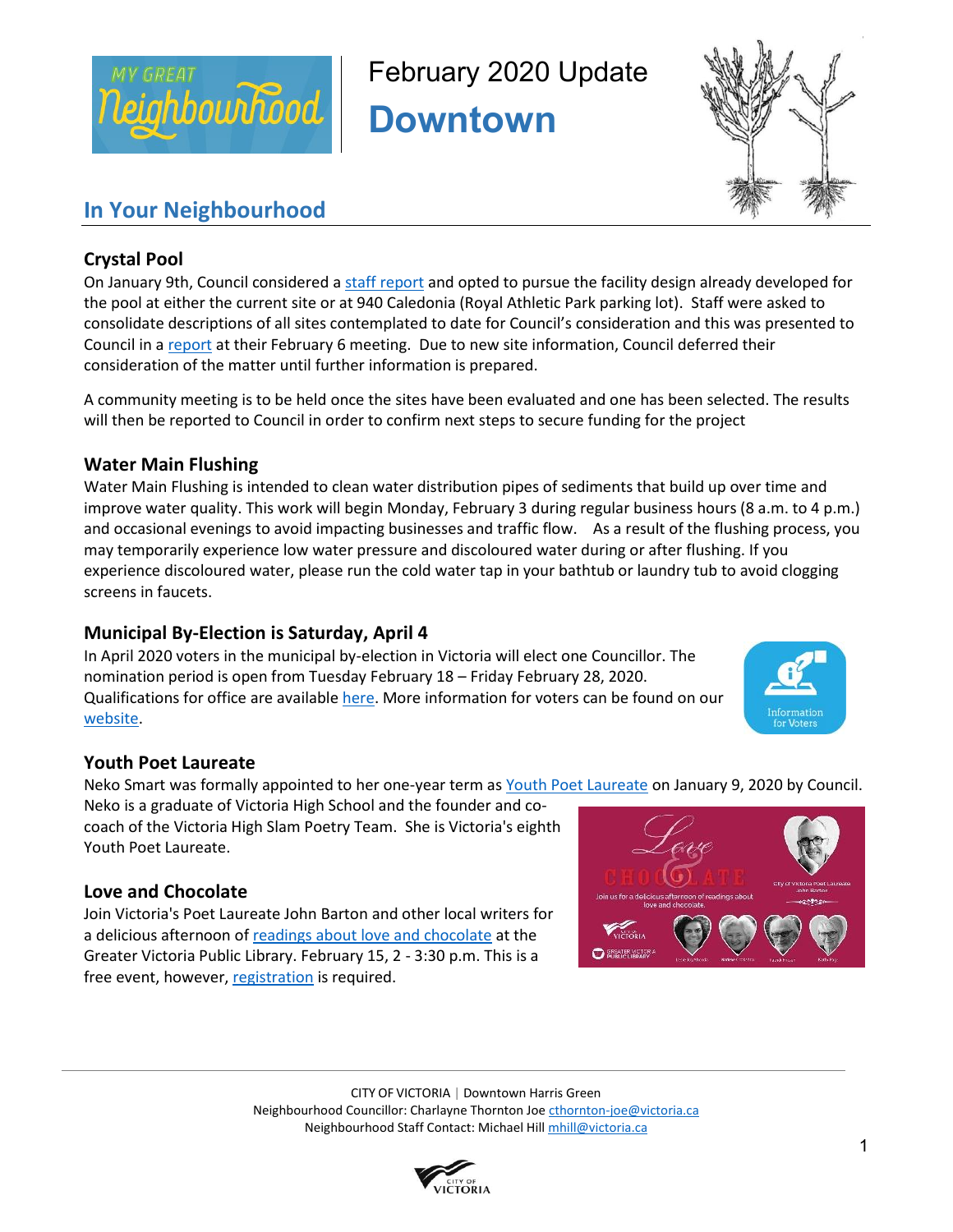

February 2020 Update

**Downtown** 



### **Parks and Open Spaces Plan Achievements**

At the January 30 meeting, Council received a staff report outlining progress on work relating to the Parks and Open Spaces Master Plan. The report requests and exemption from the directive for naturalization of plantings for several sites including the northwest gateway corner of Topaz Park and planters along Government Street.

## **Accessibility Framework**

The City of Victoria is striving to make our community as inclusive as possible and is collecting important feedback from residents about accessibility in Victoria. The Accessibility Framework will outline a city-wide program to prevent and remove barriers for people with disabilities. You can watch a video-recorded presentation and look at documents here. Comments can be submitted before end of day on February 9 via:

- Email engage@victoria.ca
- Phone 250.361.0378
- In person at City Hall Engineering Department 1 Centennial Square

## **Equity Lens**

Council was presented with a staff report outlining options for advancing an equity lens for the City at its January 16 committee meeting. The report provided options for resourcing the development of an equity framework based on Council feedback provided at their October workshop on the topic and community input. In order to make progress relatively quickly, Council Committee of the Whole supported staff recommendations to allot \$75K in contracted services and to establish positions for:

- Equity and Inclusion Coordinator 1 FTE \$107,900 (ongoing)
- Accessibility and Inclusion Recreation Role 1 FTE \$52,000 (ongoing)
- Accessibility Coordinator 1 FTE \$107,900 (ongoing)
- Social Planner 1 FTE \$125,111 (ongoing)
- That Council add another FTE to focus on Equity and Inclusion \$108,000

The recommendations are to be ratified at an upcoming Council meeting.

#### **Town Hall - Seniors Action Plan**

In the fall of 2019, Victoria City Council formed a Seniors Task Force comprised of community-minded individuals ages 65 and over. The purpose of the Task Force is to inform the development of the City's Seniors Action Plan. The committee is focusing on the question: "How can the City of Victoria promote healthy seniors and positive aging?" They are guided by eight topic areas identified by the World Health Organization.

- Outdoor Spaces and Buildings
- **Transportation**
- Housing
- Respect and Social Inclusion
- Social Participation
- Communication and Information
- Civic Participation and Employment
- Community Support and Health Services

CITY OF VICTORIA | Downtown Harris Green Neighbourhood Councillor: Charlayne Thornton Joe cthornton-joe@victoria.ca Neighbourhood Staff Contact: Michael Hill mhill@victoria.ca

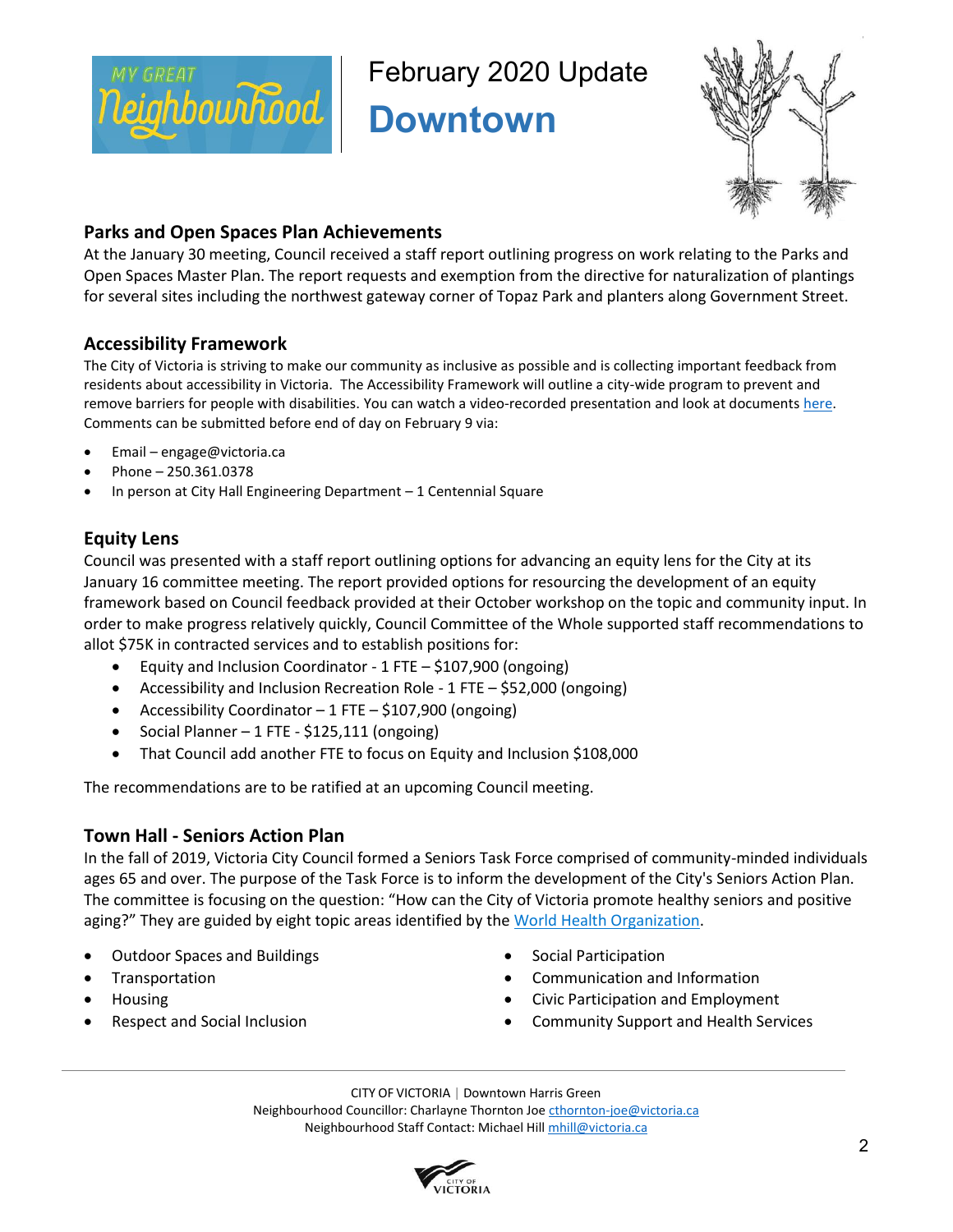

February 2020 Update

**Downtown** 



You can watch the recent Town Hall meeting and draft recommendations on the City website. A report will be going to Council in coming months.

### **Trees in Cities Challenge**

Victoria is the first city in Canada to join the *Trees in Cities Challenge*. As part of this global campaign, the City of Victoria will work with the community to plant 5,000 trees on public and private land by the end of 2020. Residents and groups can join in the *Trees in Cities Challenge* in four easy steps: pledge to plant, learn about tree health, plant and record your trees and become a tree champion. You could plant a tree in your yard, volunteer at a neighbourhood tree planting day and/or attending free, monthly tree-care workshop offered by the City.

Register for the following upcoming free workshops:

- *For the Love of Trees – Walking Tour and Tree Planting*, in Centennial Square on Saturday, February 8 from 10am - noon
- *Tree Care and Fruit Tree Pruning Workshop in Fernwood Orchard* on Saturday, February 22 from 10am -1pm.

#### **City Council Meetings**

Committee of the Whole meets on February 6, 13, 20 and 27th at 9:00am. Council meets on February 13 and 27 beginning at 6:30pm.

You can also find out more about Council meetings by:

- Watching recordings of the meetings here
- Tuning into bi-weekly videos for what's coming up for discussion at City Council
- Reviewing the decisions made at Council on our Council Highlights page
- Finding out how Councillors voted on the City Council Meeting Dashboard

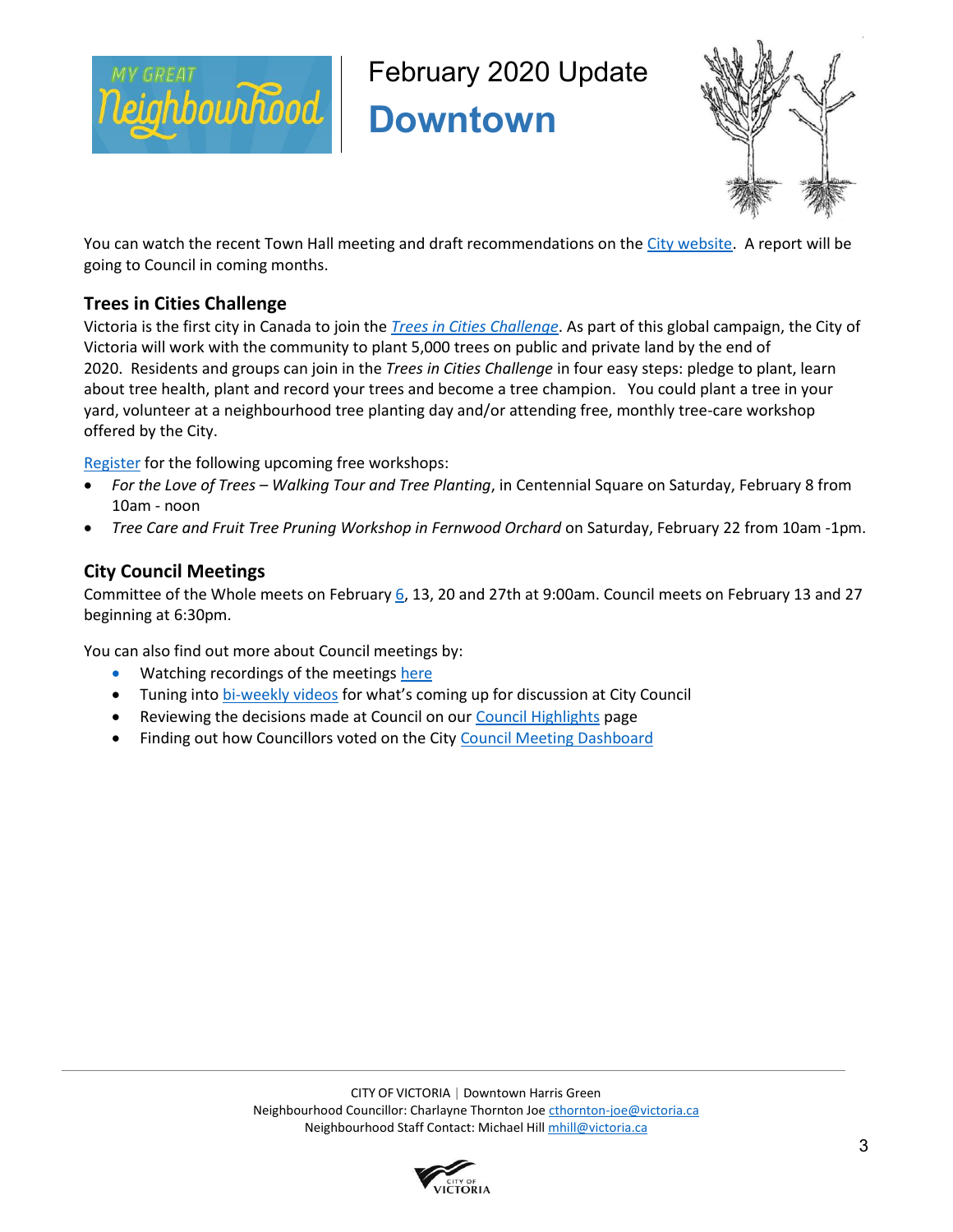#### **2020 FEB DRA Board Meeting**

#### **Land Use Committee**

Note: Letters submitted to the City can be found on the DRA website.

#### **LUC: Current**

- 1. Duck Block UVic Properties/Chard Rezoning, Development Permit and Heritage Alteration for 6-storey 139-unit hotel with ground floor commercial with FSR 4.0 (changed from 4.39). Applicant submitted new, bubbled plans that were posted to Development Tracker 5 Nov 2019. Note: Staff has relieved the applicant of the requirement for an OCP amendment for this application. New CALUC letter submitted 4 Feb. On 6 Feb, Acting Chair of Heritage Advisory Panel addressed Council at CotW and answered questions re heritage aspects and committee review process. Status: CotW voted to send this project to Public Hearing.
- 2. DRA LUC-initiated audit of CoV Community Amenity Fund: itemized list of monies collected and spent since the start of the fund, identifying the dates and related projects, in addition to proposed future expenses with amounts and identifying the related project. On 6 Feb, we asked Charlayne if she can provide the information and if not who we need to contact.
- 3. 1820 Government St January Gin Joint & Eatery New Application for a Food Primary Licence with a Patron Participation Entertainment Endorsement having hours of business from 9:00 am to 12:00 am Sunday to Wednesday and 9:00 am to 1:00 am Thursday to Saturday with an occupant load of 67 people. Letter sent 4 Feb. No support for application as proposed.
- 4. LUC Liquor Policy completed based on long-standing LUC practices and approaches regarding Late Night Food Primary and Liquor Primary applications in our district. This work assists in clarifying and communicating DRA LUC priorities and concerns with the community, applicants and the City. Status: Finalized 4 Feb. Submitted to Mayor, Councilors, City staff, DRA website and promoted through DRA Social Media (SM).
- 5. 1700 Blanshard (Hudson Place Two) Townline Development Permit w Variance for a 23-storey 245-unit rental building w 6-storey podium w ground floor commercial. Variance for building massing setback at the upper storeys Blanshard and Fisgard Street and surface parking. Proposed FSR 7.47. Revised plans submitted 7 Nov 2019. Members of LUC met with Townline on Tues 4 Feb to discuss changes. Status: Committee of the Whole 23 Jan 2020. Letter to be sent.
- 6. 937 View St Nelson Investments w de Hoog & Kierulf Development Permit with Variance to build a 15-storey 253 rental units with parking for 15 vehicles and 172 bikes on R48 land and located in Fort St Heritage Corridor using pre-fabricated components. Proposed FSR 7.27. Applicant is not proposing to rezone away from R-48 zone. The applicant has submitted new plans. Status: Staff Review of Revised Plans as of 13 Jan 2020. Letter sent 2 Feb 2020.
- 7. Blanshard Block/Montrose Winter Garden Hotel David Fullbrook with D'Ambrosio -Site Specific Zone and OCP amendment for Core Business area density. Met with representatives who plan to develop NW corner of Blanshard and Fort. Project proposes unique tower design for modern low-staff hotel catering to tech industry/millennials. Density requested 6.16: 1 from 3.0:1 and requested height of 65.5 m from 43.0m. The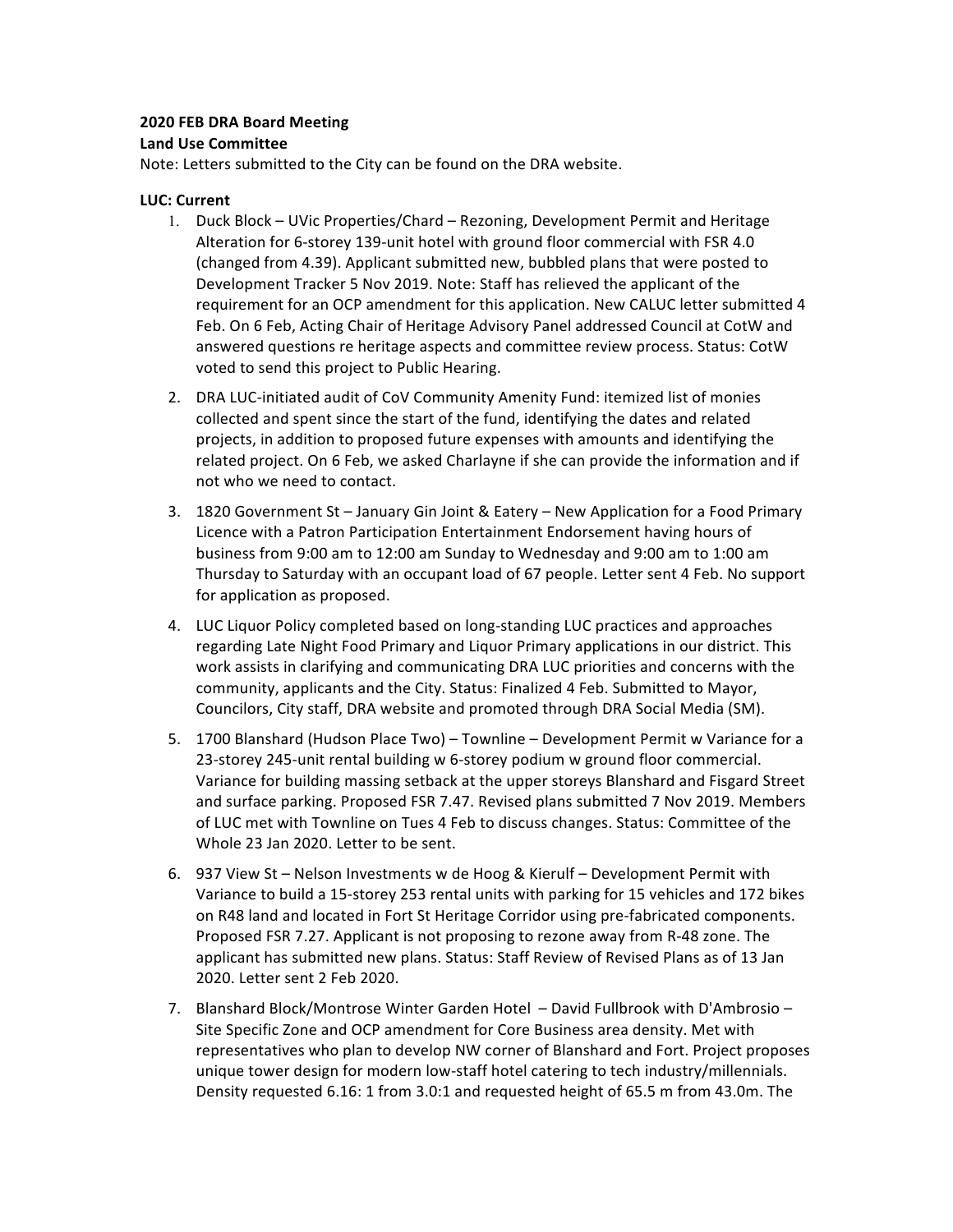remainder of the block, The Montrose Building, will be designated heritage and maintained with residential and small CRUs (which are being renovated as vacancies arise). CALUC meeting held on Wed 29 Jan at 6:30 pm at the Christ Church Cathedral Chapter Room. City planner Miko Betanzo attended on behalf of the City. CALUC letter to be written and sent.

- 8. Meeting with new Director of Planning, Karen Hoese on Mon 27 Jan. In attendance: Andrea Hudson, Charlayne Thornton-Joe, Ian Sutherland and Wendy Bowkett. Discussed the following topics: upholding OCP and DCAP, loopholes and gaps that need to be addressed (inadequate tower separations and setbacks, etc), lack of amenities, heritage preservation, objectivity of staff reports, process failures/meeting fatigue with CALUC process. Karen proposed a community walking tour with LUC to discuss built examples, etc. and the committee will follow up with her in Spring 2020.
- 9. 1124 Vancouver J. Gordon Enterprises Second CALUC held 6 Nov 2019. Changes from previous iteration: increased density (3.39 FSR), 18 more rental units, bigger variance for parking. After two CALUC meetings, the DRA LUC will postpone any additional CALUC meetings for this project until after the applicant takes the proposal to the Advisory Design Panel meeting and revised plans are submitted to the City for consideration. Status: Application Review by City completed 2 Dec 2019 and now With Applicant. Two CALUC letters sent 23 Jan.
- 10. Executive House Hotel On 23 Jan, LUC members met with Bert Hick from Rising Tide Consultants to discuss a Liquor Primary Application to redesign/redevelop space that is currently associated with another Liquor Primary under different operations. No added capacity (anticipated at this time), no change in hours, no outdoor seating involved.
- 11. 45 Bastion Square, Wind Cries Mary Cottage Hospitality Application for permanent change to a food primary license to adjust hours from 9:00 am to 12:00 am daily to 9:00 am to 2:00 am daily with no change to the existing occupant load. Letter sent 14 Jan.
- 12. List of Community Amenities needed for Downtown Harris Green. Results from 2014 Town Hall Meeting were substantiated by comments on SM in 2020 outreach. Many other challenges and issues were identified that are not related to amenities but have been noted. Will continue to collect and compile.
- 13. Conflict between OCP project to expand Government St Pedestrian Mall to Chatham vs bike lane project planned for Government St. A letter will be drafted and submitted to the City to respond to issue.
- 14. 900-block Yates (Market On Yates & Harris Green Village) between Quadra to Vancouver and Yates to View, as well as the eastern half of the 1000-block Yates (mid-block to Cook) - Starlight Investments. CALUC meeting took place on 3 Dec 2019 at Ambrosia Centre on Fisgard. Starlight has 4.9 acres over two sites. The project includes R-48 zoned property. Early plans and concepts are for between 1200 and 1500 rental residential units in five towers ranging in height from 15 to 25 storeys, 100,000 sqft of commercial space, and a 0.5 acre public area which may be partially green space and the rest hard surface over two levels. Starlight proposes that this will be a multi-phase and multi-year project, which will allow existing anchor tenants to remain in the complex. There were a broad range of concerns and comments from the community. This meeting was the longest CALUC to date (just over 2.5 hrs) but the plans brought to the public are still in their early stages and we anticipate that with further refinement and revisions, another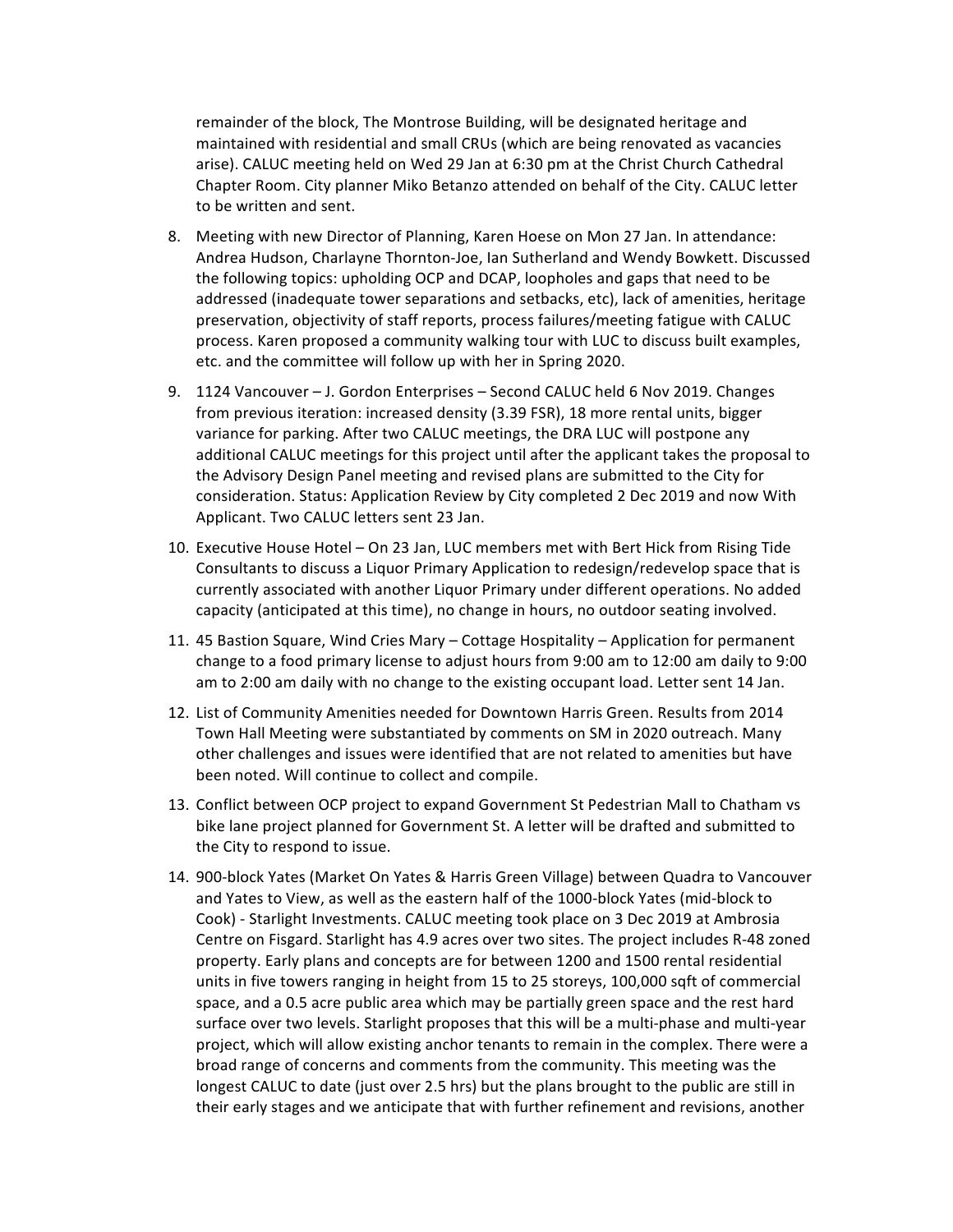CALUC/public meeting will be required for this project. Status: Application Review by City since 30 Jan. CALUC letter to be sent.

15. 506 Herald (Herald St Brew Works) – Mike and Lee Spence – Development Permit with Variance: Applicant seeking a permit to construct a rooftop patio with an occupancy of 99 additional liquor primary seats; bringing total occupancy to 275 from the previously approved 178. Status: Staff Review of Revised Plans since 30 Jan 2020. New letter to be sent if application proceeds.

#### **LUC: Ongoing and Active**

- 1. From CoV 2020 Strategic Plan: initiatives relevant to the DRA LUC
- Objective: Good Governance and Civic Engagement: #14 - Hold public hearing-only Council meetings.
- Objective: Affordable Housing: #11b - Incentivize and mandate the creation of family-appropriate two and three bedroom rental units (2019).
- Objective: Strong, Liveable Neighbourhoods:

#7 - Review the Noise Bylaw.

#10 - Resolve anomalies in neighbourhood boundaries.

#13 Create a "people-priority" Govt St with a complete transformation of the street between Humboldt and Yates to be completed by end of 2022. *(DRA Note: Bike lane project on Govt vs extension of pedestrian mall as outlined in OCP)* 

- 2. 1150 Cook St (Pluto's) Dan Robbins & Fraser McColl Development Permit with Variance. Dominant response was that it's an attractive project but at 15 storeys, it's over the 10-storey height limit that defines the density for the R-48 zone and the proposed density (8.98 FSR) is significantly above the OCP Maximums. Pluto's has had lease extended to Mar 2021. Status: Application with Applicant since 26 Nov 2019. Letter to be sent.
- 3. 1620 Blanshard (Gateway Green) Tri-Eagle & Jawl Residential Temporary Use Permit to demolish the two-storey commercial building and provide 62 surface parking spaces. Letter submitted 10 Oct 2019. Status: Report Preparation by Planner since 14 Nov 2019.
- 4. Northern Junk Reliance Properties Rezoning for the redevelopment of existing heritage buildings and a residential with ground floor commercial, mixed use addition, concurrent Heritage Alteration with FSR 3.39. CALUC Letter submitted 10 Sept 2019. Status: Staff Review of Revised Plans since 22 Oct 2019.
- 5. 1010 Fort St Abstract Developments Rezoning for the development of a 12-storey building with ground floor commercial and 55 residential above with 7 vehicle parking and 97 bike parking spots. Proposed FSR 5.37. Setbacks do not comply with DCAP. Letter sent 1 Oct 2019. Revised plans filed 9 Oct 2019. Advisory Design Panel reviewed application on 23 Oct 2019. Status: With Applicant since 23 Oct 2019. Next step: Committee of the Whole.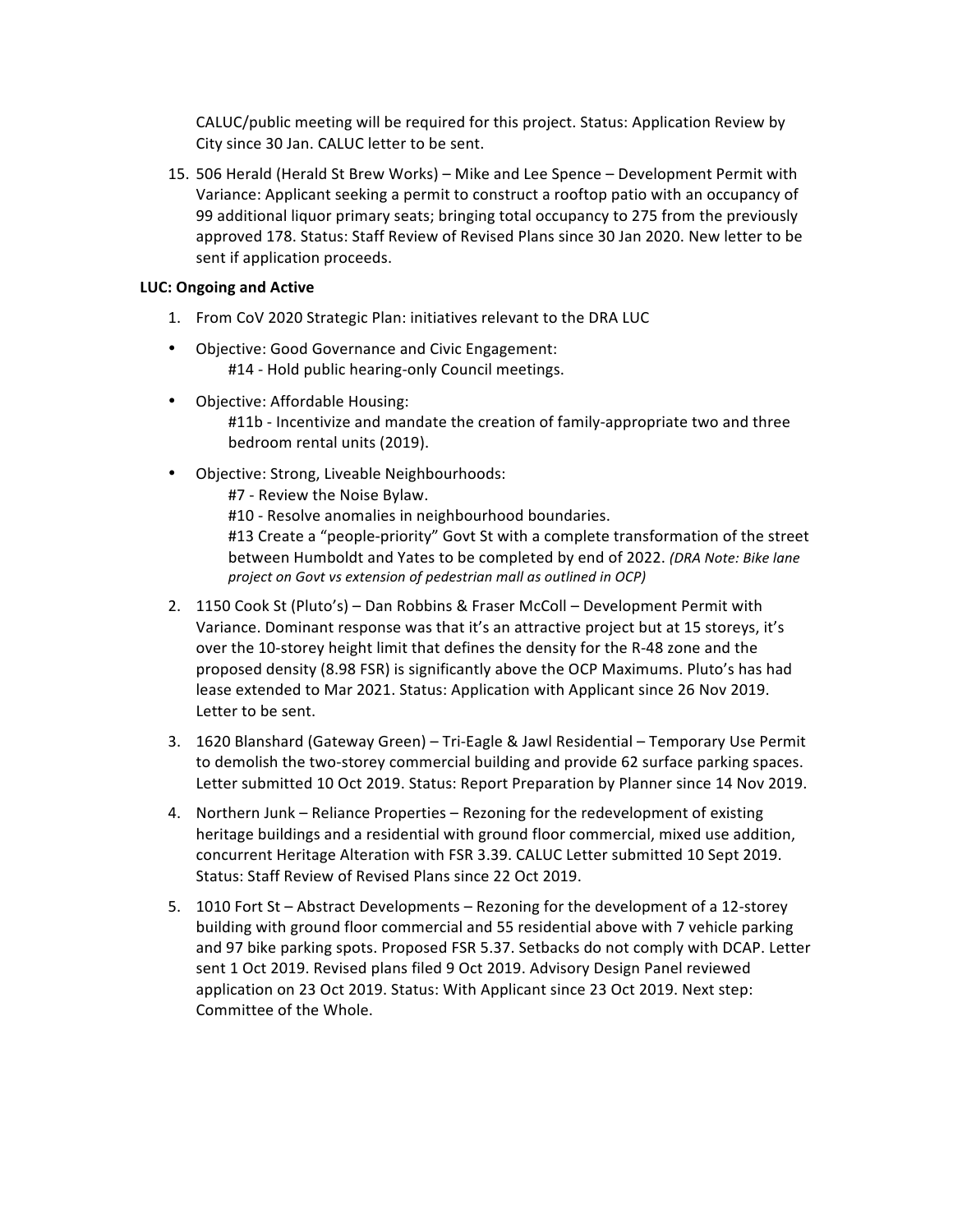## **Urban Livability Committee Report – February 2020**

## **900 Block of Pandora Good Neighbour Commiee**

--continued need for additional shelter space, washrooms, safe inhalation site, mental health and addictions treatment

-system over-capacity and stressed

-neighbourhood housed residents continue to express concern about the number of needles collected

-representative from SOLID - pushback from North Park residents about their presence near Logan's Pub

## **Downtown Service Providers Committee**

-AVI – early discussions with SOLID about a safe inhalation site

**-Community Wellness Alliance Group** formed by the Mayor to address concerns about issues related to the 900 Block of Pandora

● At the January Community Wellness Alliance, the group's Terms of Reference and Key Performance Indicators were finalized and endorsed, and the draft workplan was discussed. It was agreed that the workplan will be informed, in part, by the system barriers experienced by the individuals who are experiencing the most significant social and health challenges on Pandora and that the workplan will be finalized at the next meeting. A smaller, inter-agency group will reach out to the leads of the cross-sector teams in the downtown core who have also identified priority populations. Collectively, they will determine overlap in the populations and identify the actions that will result in the greatest positive impact in the next 18 months for the individuals, residents and business community on the 900 block of Pandora. These actions will form the basis of the workplan for the Alliance.

**-Greater Victoria Acting Together (GVAT)** is an alliance of unions, congregations, environmental, education and frontline service organizations representing 28 member organizations.

Action Campaign recommendations on housing and mental health and addictions care will be discussed March 5th, BCGEU Building (2994 Douglas), 7-9 pm: GVAT Strategy Hub Meeting

Founding Assembly – April 27<sup>th</sup>, Monday, April 27th, First Metropolitan United Church, 6:30-9:00 pm

**Community organizer Chet Phillips would like to meet with the Board of the DRA**

## **Other work –**

**NPNA –** Had coffee with Sarah Murphy, community engagement staff for North Park to talk about the work of that neighbourhood association

**Coalition to End Homelessness-** Have met with Janine Theobald,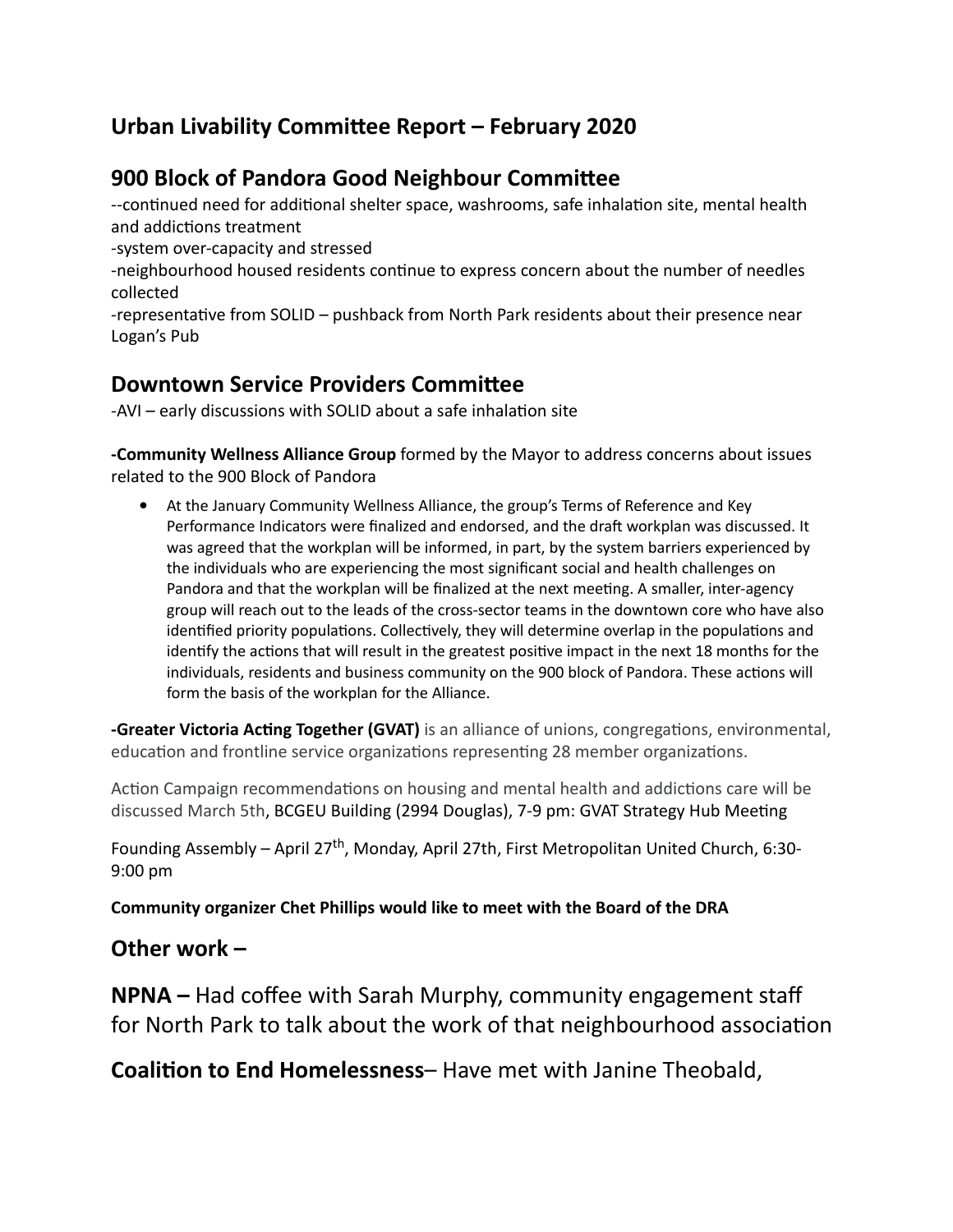Community Engagement Coordinator, to discuss preliminary plans for the non-violent crisis intervention workshop

# **January 30th event at City Hall to respond to fears in the business community about social disorder** -Attended this event to hear concerns of the business community  $-$  Councillor Potts has gathered names of individuals who are interested in more information about the workshop